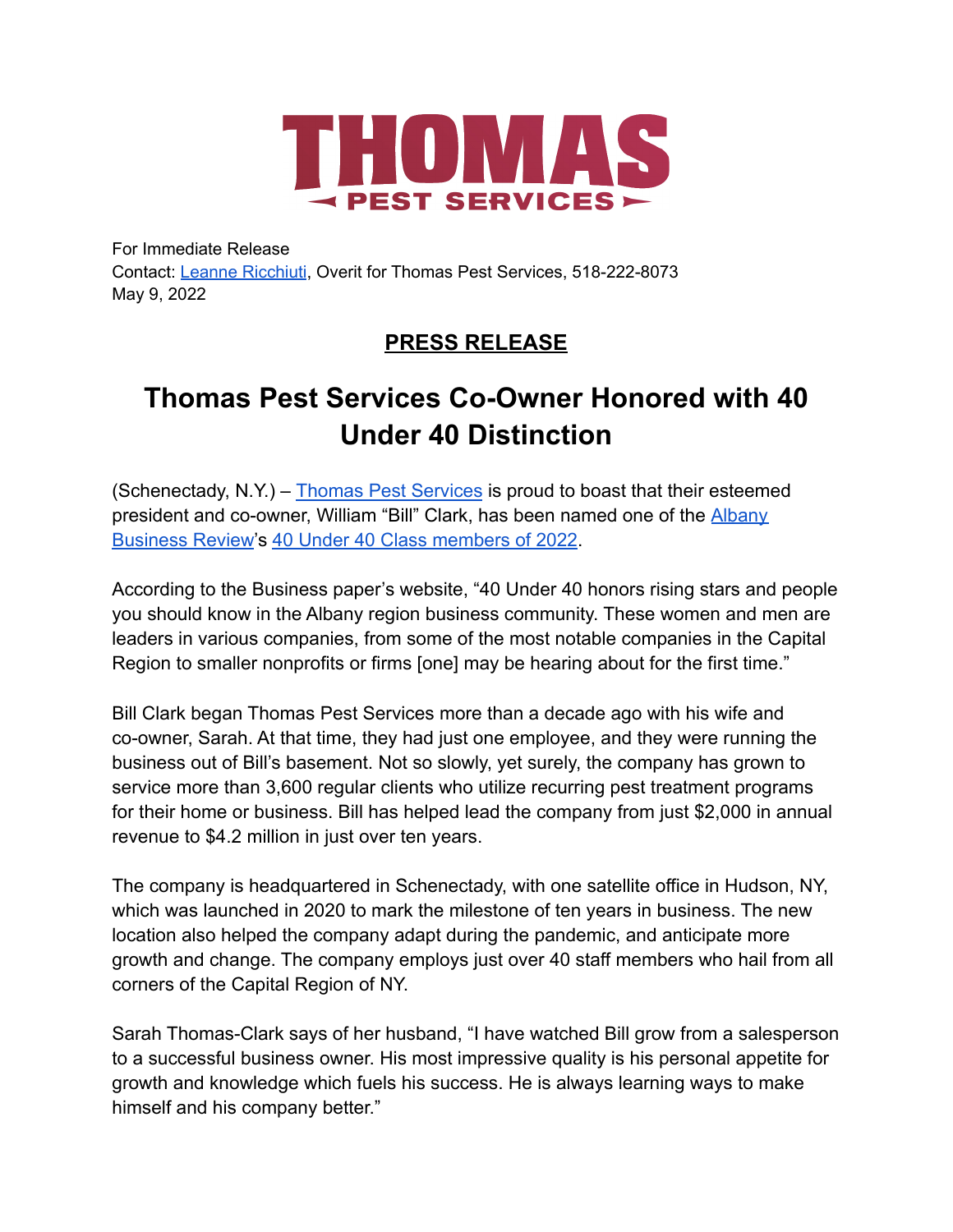As an example, recently, Bill led the company through the Entrepreneurial Operating System (EOS) which, according to the company, is a set of simple concepts and practical tools used… around the world to clarify, simplify, and achieve [companies'] vision.

"Coming to work every day is exciting. I'm proud of the company I've built with my wife, but I enjoy seeing our team grow professionally, and personally," said Clark. "I am truly fortunate to work among team members who understand the importance of protecting our clients from the destruction and diseases associated with pests. I'm honored to be named among the 2022 Class of 40 Under 40, and only hope to inspire others to work hard for their goals."

At his roots, Bill has always had a passion for helping people. He realizes that without people, his achievements wouldn't be possible. And he wants to use Thomas Pest Services as a catalyst or vessel to achieve more for the greater good. He wants to allow his business to act as a conduit for his employees to go home after work and improve their personal life in some way.

Bill is a voracious supporter of Cerebral Palsy awareness. Together with his wife, they launch a huge campaign each March, which is the awareness month for the disease. They are so involved because of their daughter Riley, now seven. She was diagnosed with right side spastic hemiplegia at age one and a half. While Riley has suffered impairment to her coordination and fine motor skills, she has never let her disability bring her down. Riley is a fighter and attends weekly occupational and physical therapy to help with her condition.

One of Bill's biggest goals for 2022 is to launch, "Project T," which will become a means of providing pest control services to those who otherwise cannot afford them, such as a veteran who does not have the funds, or an elderly couple who has bed bugs but is on a fixed income. Through support of vendors and the community, a fund will be created to help pay for these types of services.

For more information about Thomas Pest Services, visit <https://www.thomaspestservices.com/>.

 $-30-$ 

**About Thomas Pest Services**. Thomas Pest Services is a local, family owned and operated company serving the Capital Region and Adirondack Regions for over a decade. Thomas Pest Services is a QualityPro Company providing Pest Management, Bed Bug Thermal Remediation,